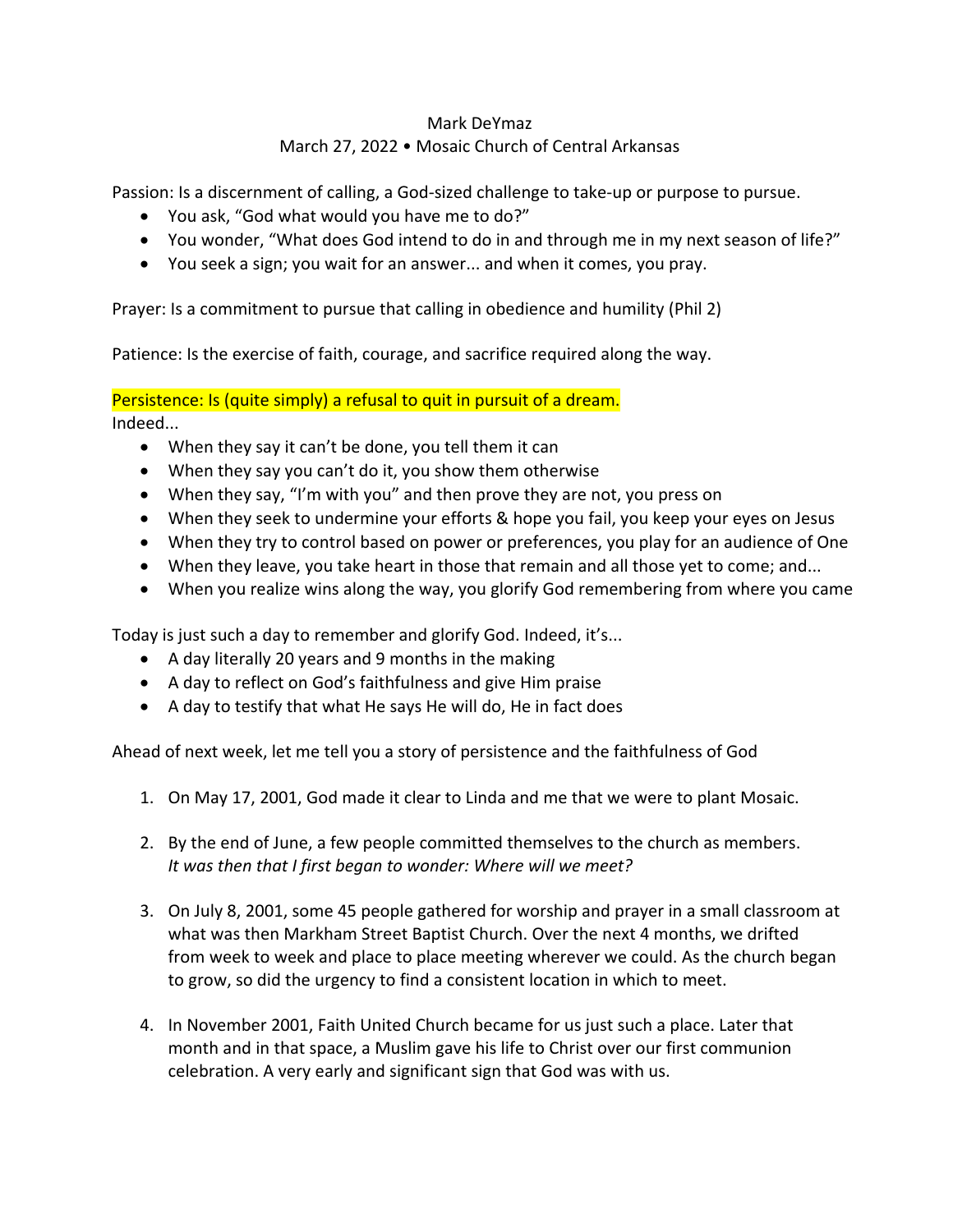- 5. For almost two years, we worshipped there on Sunday night... but after 16 months, we had completely maximized the space. Numerous efforts to relocate to another location in this area consistently failed.
- 6. One night, in April of 2003, I was awakened and heard the Holy Spirit say to me, "When you get up, go call Walmart."
- 7. And by the end of May that year, we secured an almost 3-year lease for just \$650 a month:
	- a. The next month, we conducted a prayer walk, giving glory to God and dedicating the abandoned space to his purposes.
	- b. And in July of 2003, we worshipped in the old Walmart for the first time.
- 8. In January 2006 the lease reverted back to the building's owner who then put us on a month-to-month lease. We knew that one day we would need to relocate because purchasing that building was not an option. So that spring, I was back at it: trolling the area for a permanent home.
- *9.* While out looking one day, Linda, called me and said, *"What are you doing? Why are you wasting your time? Instead, you should be on your knees, praying. That's what you should be doing! Don't you know—don't you believe? God is going to take care of us. He's going to take care of the church!"*
	- a. In fact, for the past couple of years, Linda had been telling me that God had given her a vision: one day Mosaic would own and occupy this building.
	- b. She had seen the flags of many nations flying from the roof of the facility.
- 10. Still, I remained skeptical. This was the largest building in the area. I was certain it would become a car dealership or grocery store.
- 11. Nevertheless from 2005 into early 2006, we attempted to contact the owners working with a commercial realtor to try and secure a purchase.
- 12. When the building was sold to someone else in April 2006, you can imagine our shock and disappointment. There was literally nowhere else to go in this community... one to which we felt certain God had called us.
	- a. Filled with discouragement, I called Linda... "This doesn't make sense!" she said. "I just know God's going to give it to us, Mark. I'm sure of it! We just need to pray right now." And we did.
	- b. Next, I spoke to Harry who then told me about a time he and Melanie had once purchased a place in Idaho. Just after closing, a man called and offered him even more money than he had paid to purchase the home. "Maybe, the new owner would do the same for us?"
	- c. Immediately, I tracked down and called the new owner, Mike Montgomery.
		- i. In desperation, I said, "What if we were to give you \$500,000 more than you paid for the property? Would you be willing to sell?"
		- ii. Not only did we not have \$500,000, but we had also very little prospects of raising that amount quickly, if ever at all.
- 13. To my surprise, he invited me to come over and meet with him right away! Within 10 minutes of my arrival, we took a walk. Once outside, he stopped in the parking lot and said, "Someday, Mark, your church is going to own this property. And I can assure you, it has nothing to do with money! 11 years ago, I was a homeless drunk sleeping behind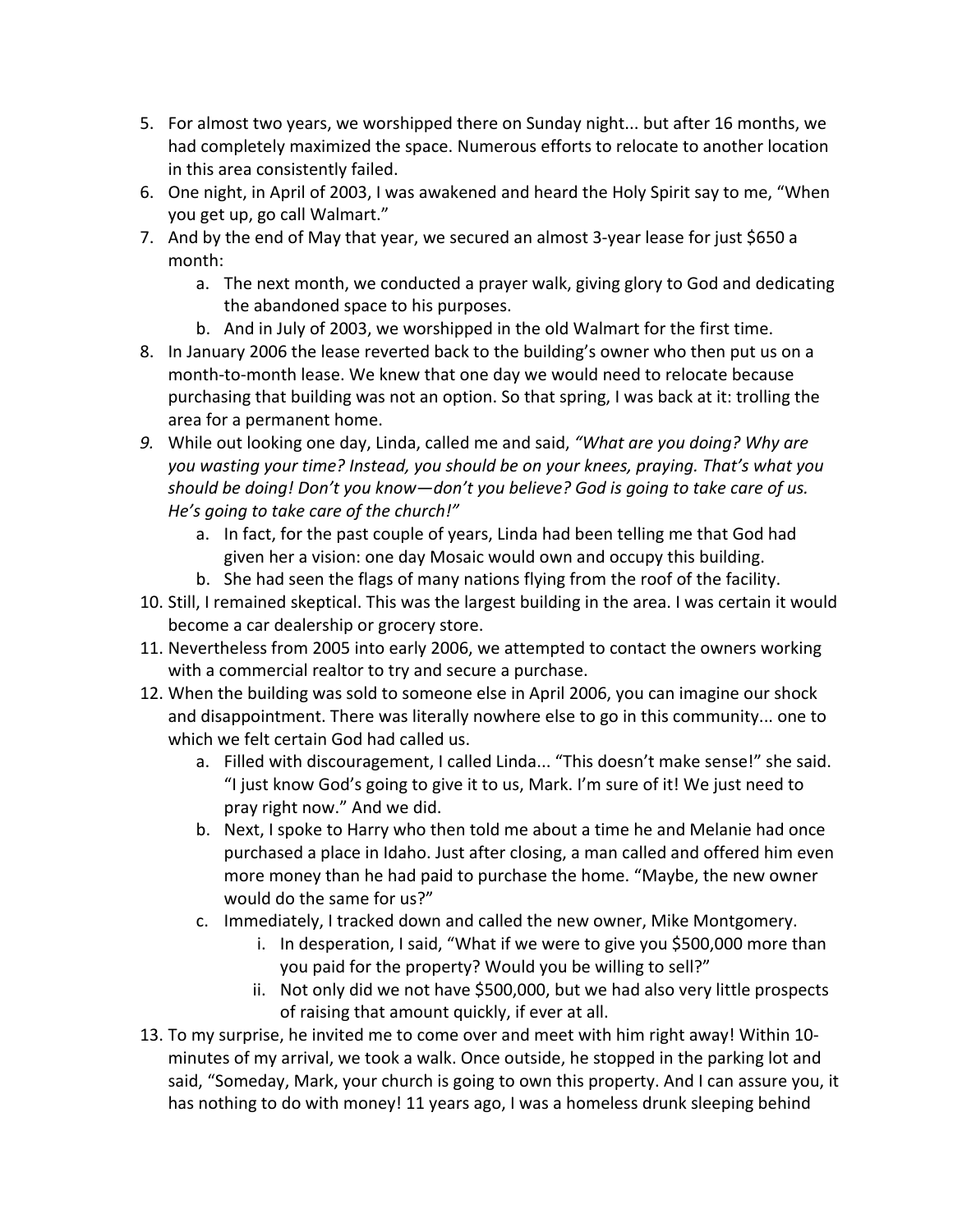'your' Walmart. I was eating food out of the dumpster at McDonald's, and my only light came from the candles I would occasionally purchase for a \$1 right here in this building. One day, someone came by and left a Christian tract, and after reading it, I began attending Alcoholics Anonymous (AA) meetings. In time, I sobered up and gave my life to Jesus Christ. For 4 years now, I've watched your church grow and minister to 'my people' here in the community. It would thrill me to see Mosaic here in the future."

- 14. I was blown away! As we talked, tears began to flow from his eyes and mine. We both sensed this was a holy moment in which we were experiencing the presence and power of the Holy Spirit. In that moment and throughout the next 6 years, Mike was our "Esther" for such a time as this.
- 15. 8 months later, in December 2006, we signed a contract to buy the building by the end of 2012 for \$1.7M (though at the time it was worth only \$1.5M)
- 16. It would then take us 6 years to raise enough money for a down payment and to find a bank willing to take a chance on us (we were turned down by four banks along the way).
- 17. But we persisted. And on December 12, 2012, we secured a loan from Arvest and bought this building with only 3 weeks to spare.
- 18. In 2013, I contacted Eric Buckner, the owner of 10F and by the end of that year, 10 Fitness signed a 10-year deal to rent and renovate half the building from us...
	- a. Their rent payments covered our monthly mortgage
	- b. They invested \$1.7M in infrastructure
	- c. They opened in May of 2015 and 6,000 people joined in the next 12 months
- 19. Due to their investment and contract, the building jumped to \$3.9 million in value!
	- a. We now had \$1.1M equity and...
	- b. We leveraged it to build-out the space
- 20. On January 4, 2016, we held our first service in this facility and...
- 21. As you know we moved our English venue into this warehouse last October...
- 22. Today, then, is another historic day in the life of the church: The last move has been made... We are standing on holy ground, worshipping in this space, in this direction, on a permanent platform. We are finally home.
- Indeed, throughout the literal 20 years and 9 months that it has taken to get to this spot, it has required more passion, prayer, patience, and persistence than most can imagine.
- Symbolically, our journey to this point mirrors Israel's march from Egypt through the Red Sea and, after years of wandering, arrival in the promised land where their portable tabernacle housing the arc of the covenant would become a permanent Temple.
- To this day, the Jewish people pray to God there. And one day worship there too will be restored
	- $\circ$  Our journey to this spot has not taken 40 years but a close equivalent in modern times (from 2005 to 2022) some 18 years to complete.
	- $\circ$  We've experienced many miracles along the way, such as God's holding back the waters so-to-speak, sustaining us in the old Walmart for 10 years on a month-tomonth lease.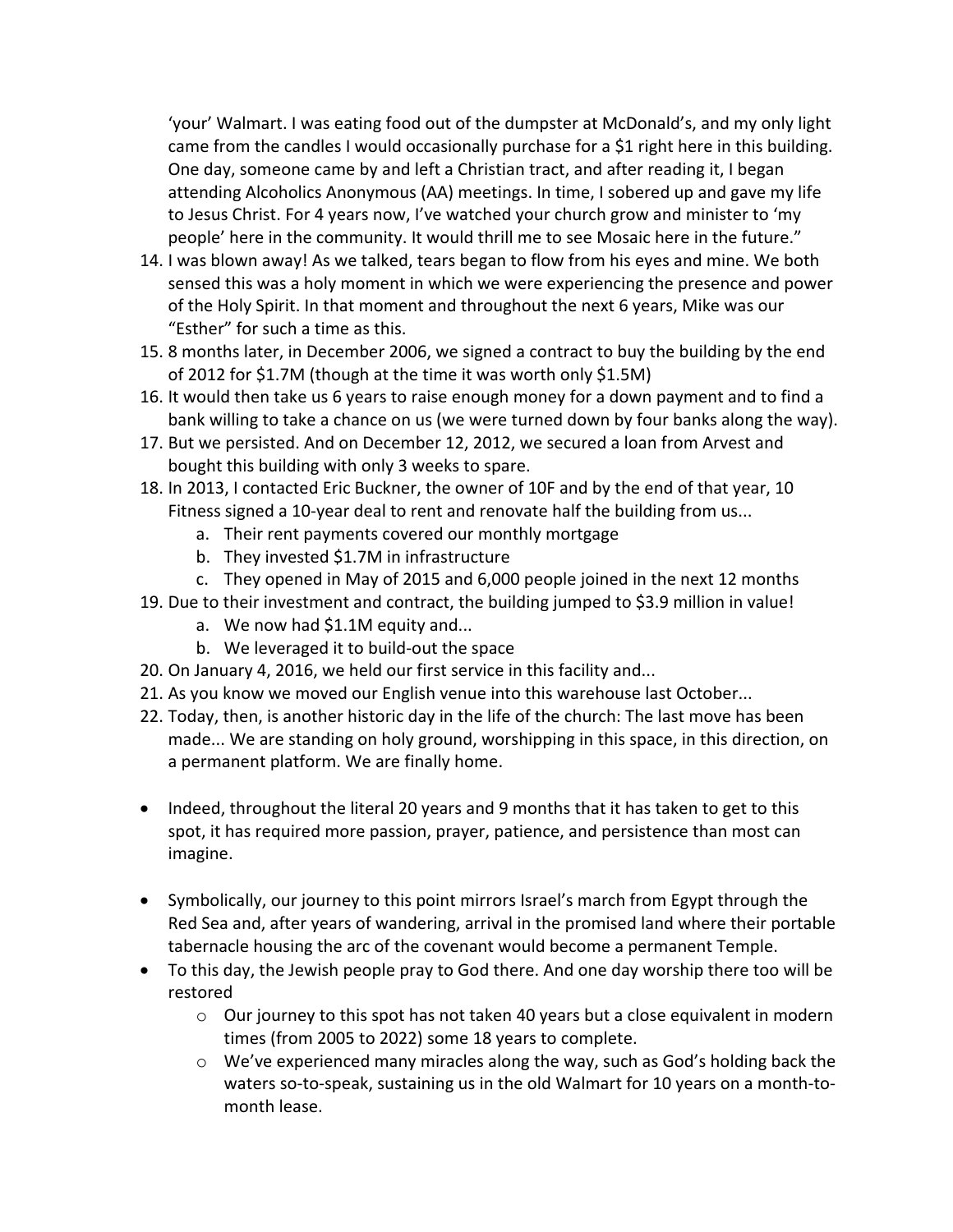- o Our Red Sea was Colonel Glenn.
- $\circ$  Our promised land? A former Kmart; and this space, like the Temple (permanent)
- The fact is, it takes more than wishful thinking to realize a dream. It takes passion, prayer, patience, and persistence.
- And while many well-meaning individuals set out to chase a dream, most fail to achieve it... but not for reasons you might suspect.
	- o Individual failure is most often due to a lack of persistence in the face of inevitable challenges along the way.
	- $\circ$  In short, would-be dream-chasers more often than not quit too early, too soon, too tired of facing challenges and obstacles that must be overcome, of standing up to critique or of the inevitable rejection of others along the way.
- The late Steve Jobs agreed.

I'm convinced that about half of what separates the successful entrepreneurs from the non-successful ones is pure perseverance. It is so hard. You pour so much of your life into this thing. There are such rough moments and times that most people give up. I don't blame them; it's really tough, and it consumes your life . . . unless you have a lot of passion about this, you're [not going] to survive, you're going to give it up. So, you['ve] got to have an idea, or a problem, or a wrong that you want to right that you're passionate about. Otherwise, you're not going to have the perseverance to stick it through; and I think that's half the battle right there.

- I wonder then... What has God put on your heart?
	- o Are you willing to ask, "God what would you have me to do?"
	- o Are you willing to obey?
	- o More importantly are you willing to persist.
- Only in so doing can you someday tell a story of overcoming obstacles to realize a dream. And in so doing, bringing glory to God

Dr. Joel Anderson, Chancellor (2003–2016) University of Arkansas at Little Rock

I can identify three things about Mosaic that really impress me and that I like.

- 1. Mosaic, first of all, is a diverse congregation, just as the name of it implies...and is committed to it in a very real way.
- 2. The second thing that impresses me about Mosaic is its commitment to community engagement. And this has been there from the start, when the old Walmart property was rented, to all of the things that have happened in the meantime. The church has a record of community engagement that must surely be unequaled, if not in the city, certainly in this part of the city.